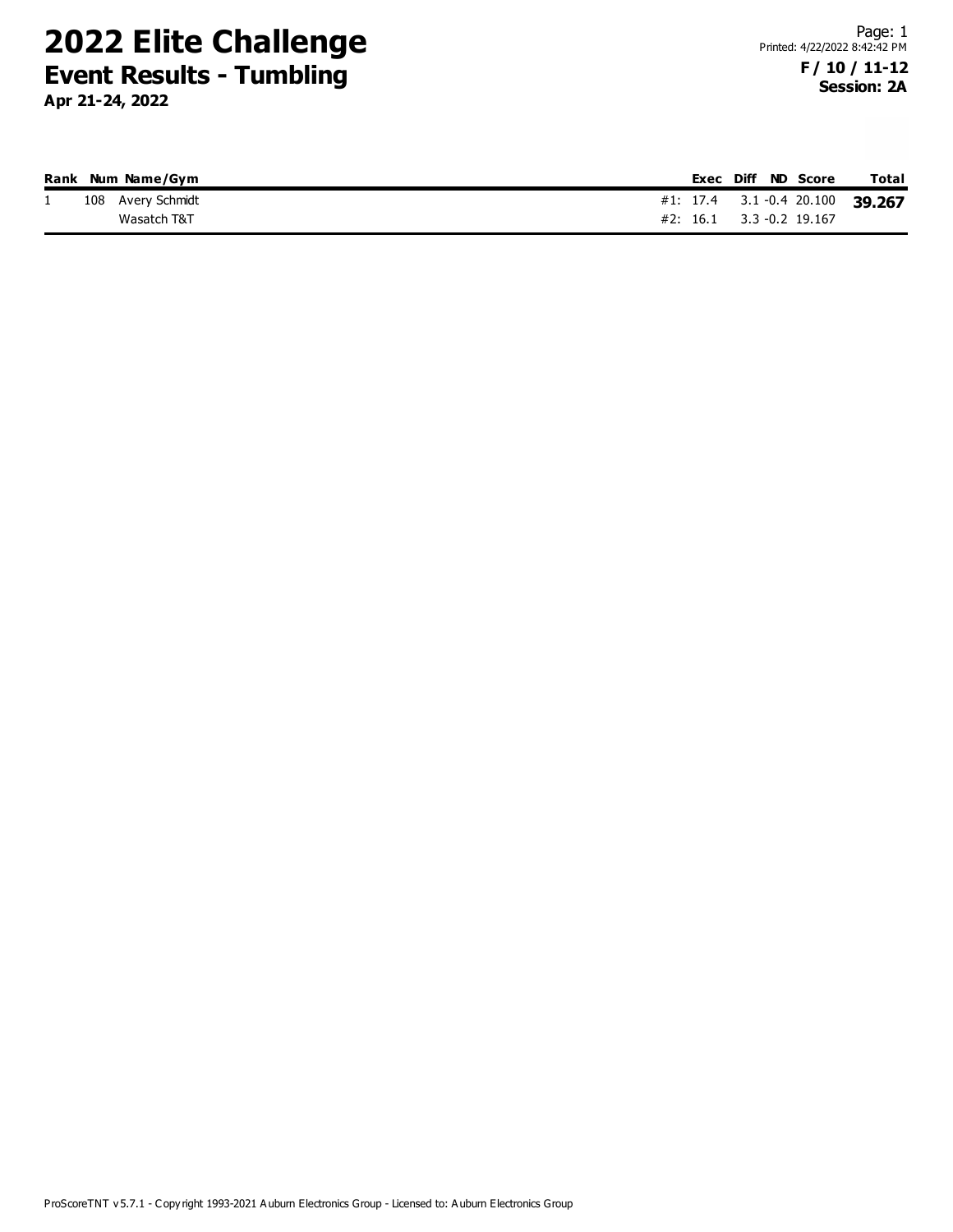|   |     | Rank Num Name/Gym               |          |  | Exec Diff ND Score | Total  |
|---|-----|---------------------------------|----------|--|--------------------|--------|
|   | 446 | <b>Emmanuel Riley</b>           | #1: 16.7 |  | $3.6$ _ 20.267     | 40.934 |
|   |     | Flip City South                 | #2: 15.1 |  | $6.0 - 0.4$ 20.667 |        |
|   | 109 | AJ Thomas                       | #1: 16.9 |  | $3.2$ _._ 20.133   | 40.400 |
|   |     | Dynamic Gymnastics              | #2: 16.9 |  | $3.4$ __ 20.267    |        |
| 3 | 290 | West Fowler                     | #1: 16.5 |  | 3.9 -0.4 20.033    | 38.933 |
|   |     | Panhandle Perfection Gymnastics | #2: 15.4 |  | $3.9 - 0.4$ 18.900 |        |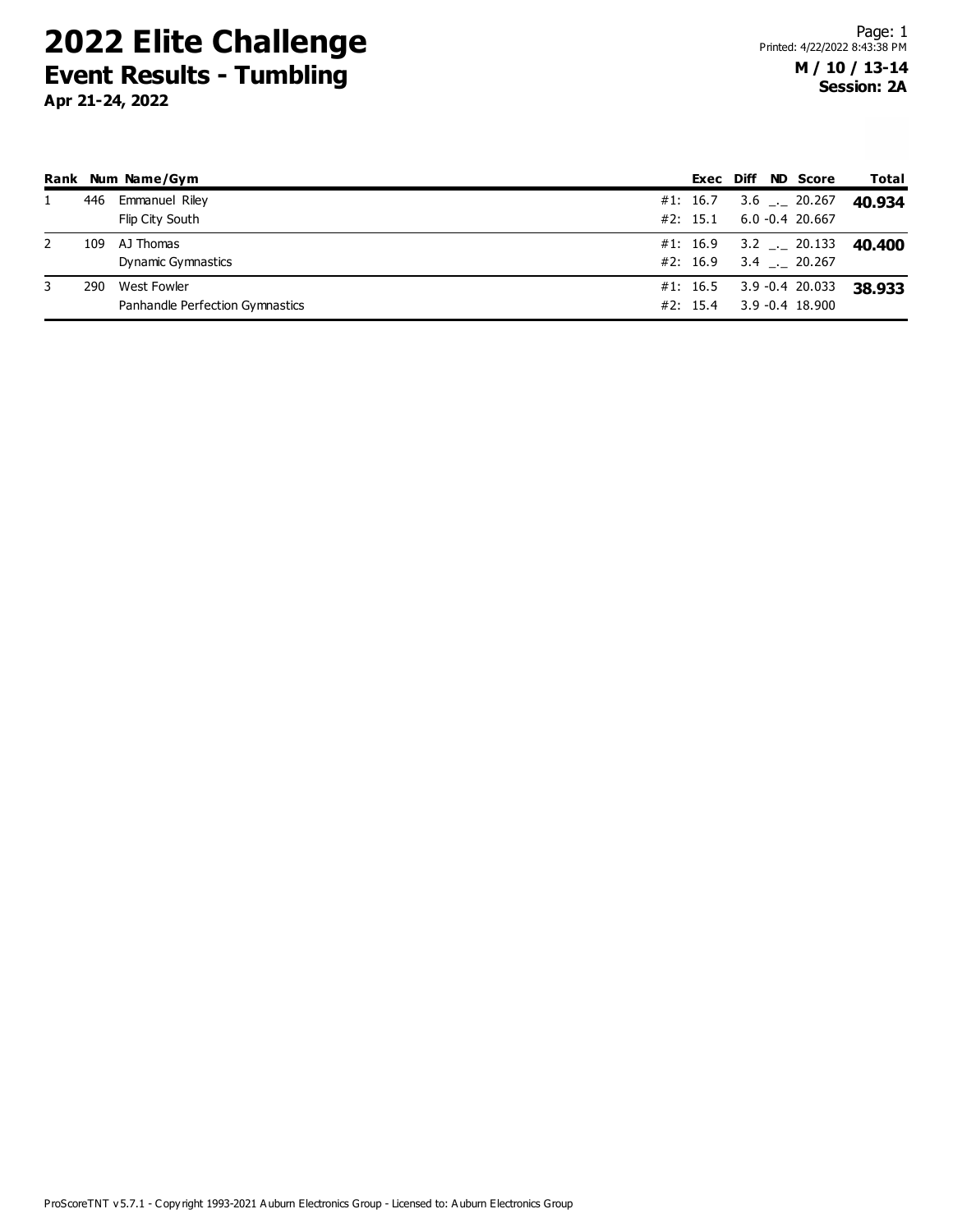|                |     | Rank Num Name/Gym                                 |     | Exec                 | <b>Diff</b> | <b>ND</b> Score                            | <b>Total</b> |
|----------------|-----|---------------------------------------------------|-----|----------------------|-------------|--------------------------------------------|--------------|
| 1              | 105 | Asher Little<br>High Altitude                     |     | #1: 16.9<br>#2: 16.5 |             | 3.8 . 20.667<br>4.0 $\_\_$ 20.533          | 41.200       |
| $\overline{2}$ | 104 | Malachi Jackson<br>Skywalkers                     | #1: | 16.8<br>#2: 16.5     |             | 3.2 0.0 20.000<br>3.4 . 19.867             | 39.867       |
| 3              | 194 | Max Poveda<br>World Elite                         |     | #1: 16.2<br>#2: 16.1 |             | $1.9 - 2.0$ 16.100<br>4.1 . 20.167         | 36.267       |
| 4              | 103 | Justin Booker-Kincaid<br>Elite World Gymnastics   |     | #1: 16.9<br>#2: 15.2 |             | $3.2$ $_{-}$ 20.067<br>$1.8 - 2.0$ 15.000  | 35.067       |
| 5.             | 192 | Kiron Rodgers<br>Twiststars Tumbling & Trampoline |     | #1: 16.8<br>#2: 11.1 |             | $4.5$ $_{-1}$ 21.300<br>$1.6 - 2.0$ 10.667 | 31.967       |
| 6              | 445 | Caleb Merckson<br>Flip City South                 | #2: | #1: 15.7<br>9.7      |             | $1.2 - 2.0$ 14.867<br>$2.6 - 2.0$ 10.333   | 25.200       |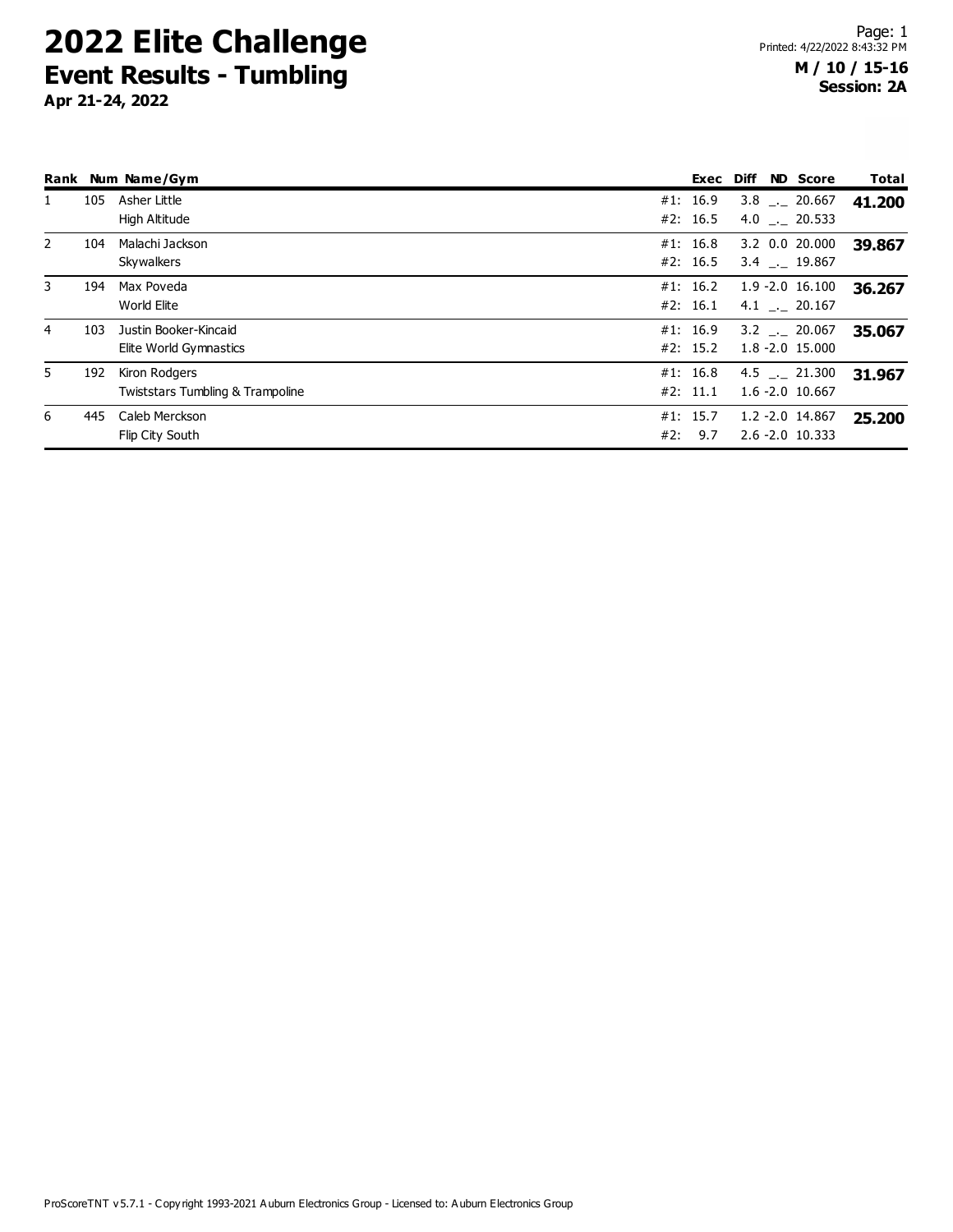|              |     | Rank Num Name/Gym                                      |                      | Exec Diff | <b>ND</b> Score                       | Total  |
|--------------|-----|--------------------------------------------------------|----------------------|-----------|---------------------------------------|--------|
| 1            | 250 | Merrill Hunter<br>Team Legacy (Coach Patty Gymnastics) | #1: 17.9<br>#2: 17.5 |           | $4.1$ $-21.967$<br>$4.4$ $-21.867$    | 43.834 |
| $\mathbf{2}$ | 223 | Daniel Sjafiroeddin<br>Desert Gymcats                  | #1: 16.7<br>#2: 16.7 |           | 3.4 . 20.133<br>$3.6$ $-20.333$       | 40.466 |
| 3            | 307 | Isaiah Griggs<br><b>Culprit Athletics</b>              | #1: 17.2<br>#2: 16.2 |           | $3.4 - 0.2$ 20.400<br>$3.6$ __ 19.800 | 40.200 |
| 4            | 180 | Zach Chesler<br>North Valley Gymnastics                | #1: 15.8<br>#2: 15.1 |           | 3.4 . 19.200<br>3.9 . 18.967          | 38.167 |
| 5            | 181 | Antonio Figueroa<br><b>Champions Westlake</b>          | #1: 17.3<br>#2: 17.7 |           | $1.8 - 4.0$ 15.133<br>3.6 . 21.333    | 36.466 |
| 6            | 221 | Seth Landrum<br>Airbenders                             | #1: 17.5<br>#2: 15.5 |           | $3.9$ $-21.433$<br>$1.3 - 2.0$ 14.833 | 36.266 |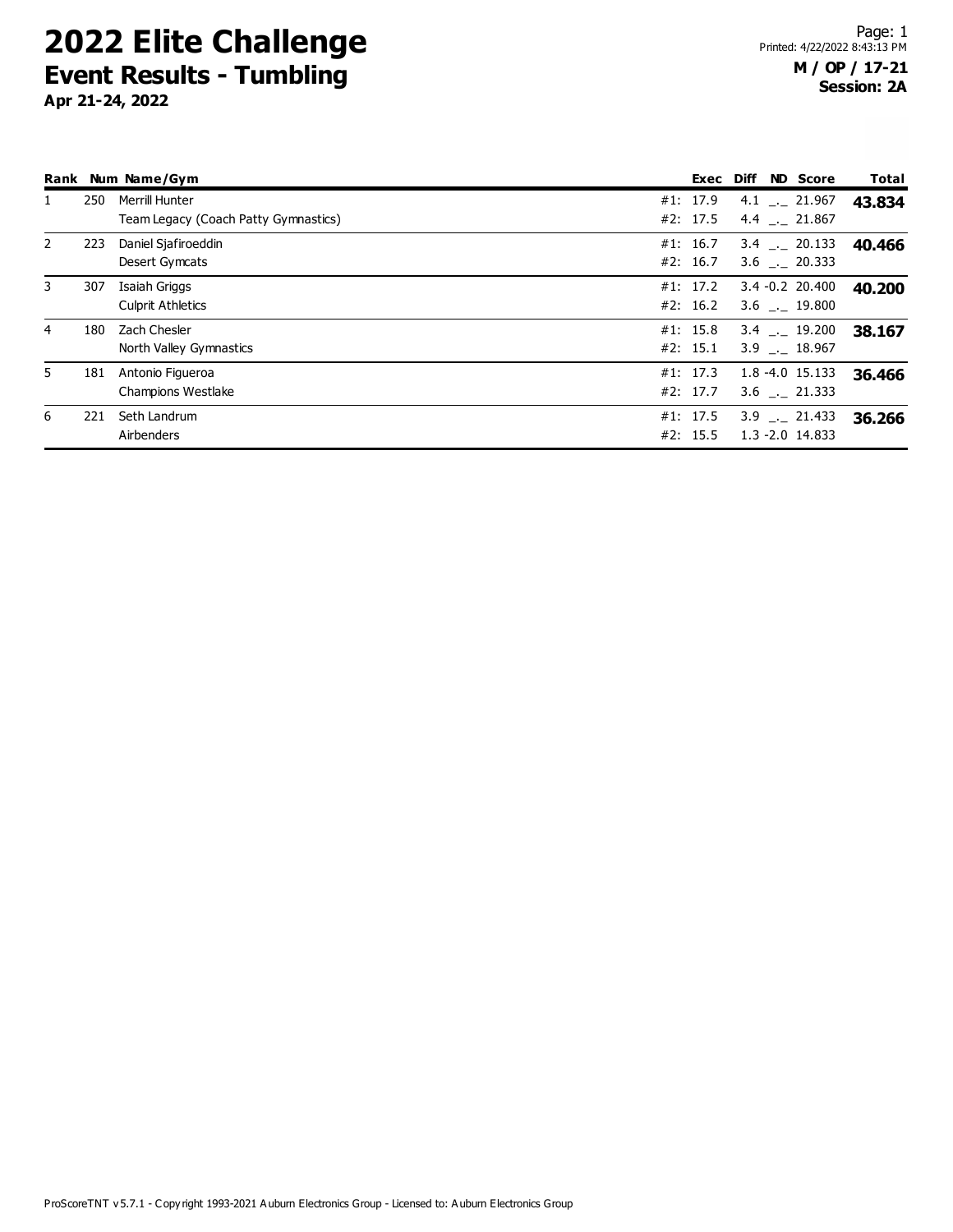|    | Rank Num Name/Gym   |  |  | Exec Diff ND Score  | <b>Total</b>                        |
|----|---------------------|--|--|---------------------|-------------------------------------|
| л. | 224 Keith Eldridge  |  |  |                     | #1: 16.5 3.5 $\ldots$ 19.967 40.300 |
|    | Integrity Athletics |  |  | #2: 16.3 4.0 20.333 |                                     |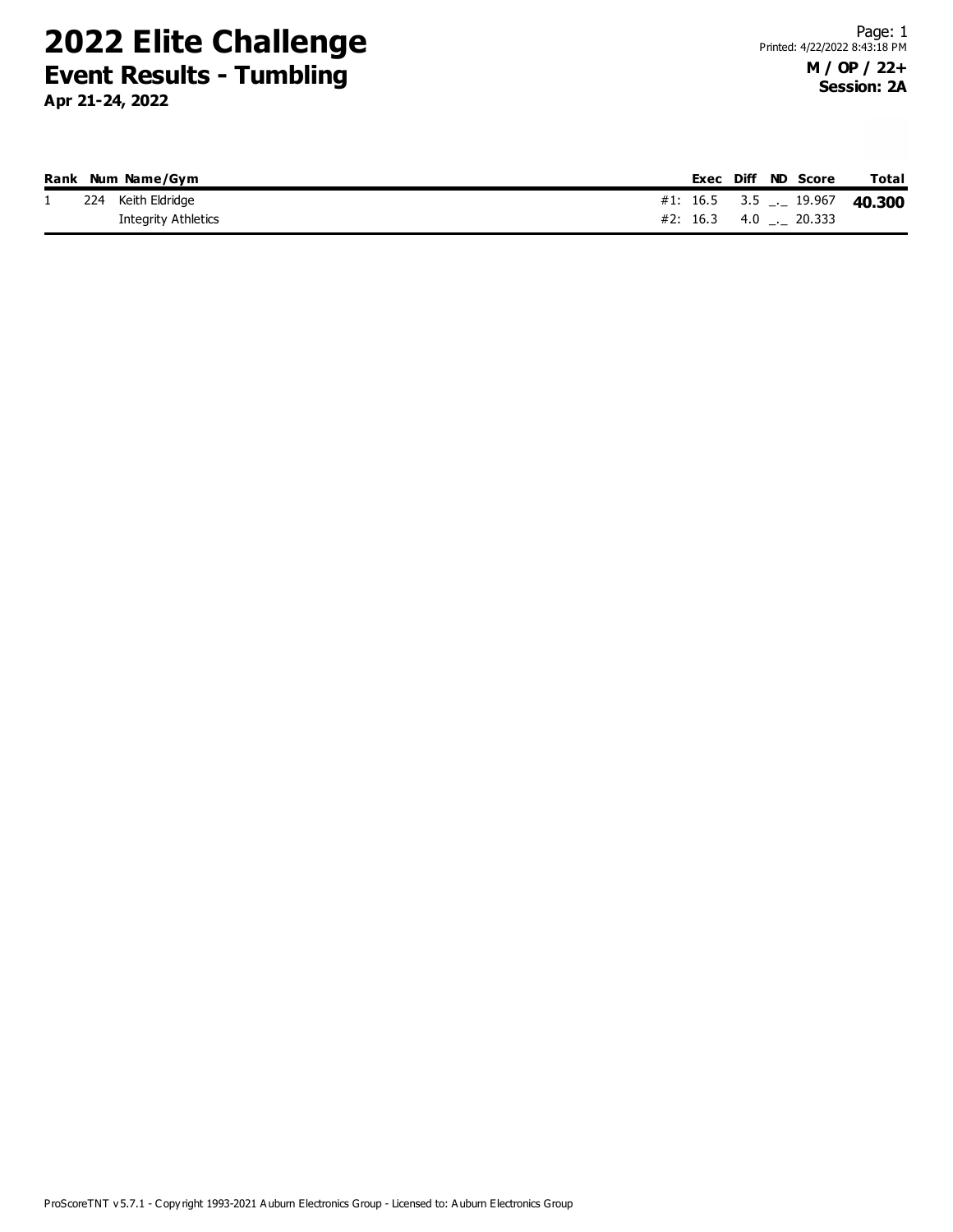|                |     | Rank Num Name/Gym                     |                      |  | Exec Diff ND Score                    | Total  |
|----------------|-----|---------------------------------------|----------------------|--|---------------------------------------|--------|
| 1              | 333 | Eli Nilson<br>Wasatch T&T             | #1: 19.2<br>#2: 19.2 |  | $3.6$ $_{-1}$ 22.800                  | 46.000 |
|                |     |                                       |                      |  | $4.0$ _. 23.200                       |        |
| 2              | 113 | Carter Garn<br>Wasatch T&T            | #1: 18.5<br>#2: 18.6 |  | $3.9$ $_{-1}$ 22.433<br>4.1 . 22.700  | 45.133 |
| 3              |     | 115 Tyse Love<br>Elmwood Gymnastics   | #1: 17.1<br>#2: 17.5 |  | $4.1$ $-21.233$<br>$3.9$ $-$ 21.433   | 42.666 |
| $\overline{4}$ | 294 | Luke Todd<br><b>Culprit Athletics</b> | #1: 15.4<br>#2: 15.9 |  | 7.1 -0.4 22.100<br>$3.9 - 0.4$ 19.433 | 41.533 |
| 5.             | 112 | Cole Bianca<br>World Champions Centre | #1: 17.2<br>#2: 16.3 |  | $3.9$ $_{-1}$ 21.100<br>1.9 . 18.167  | 39.267 |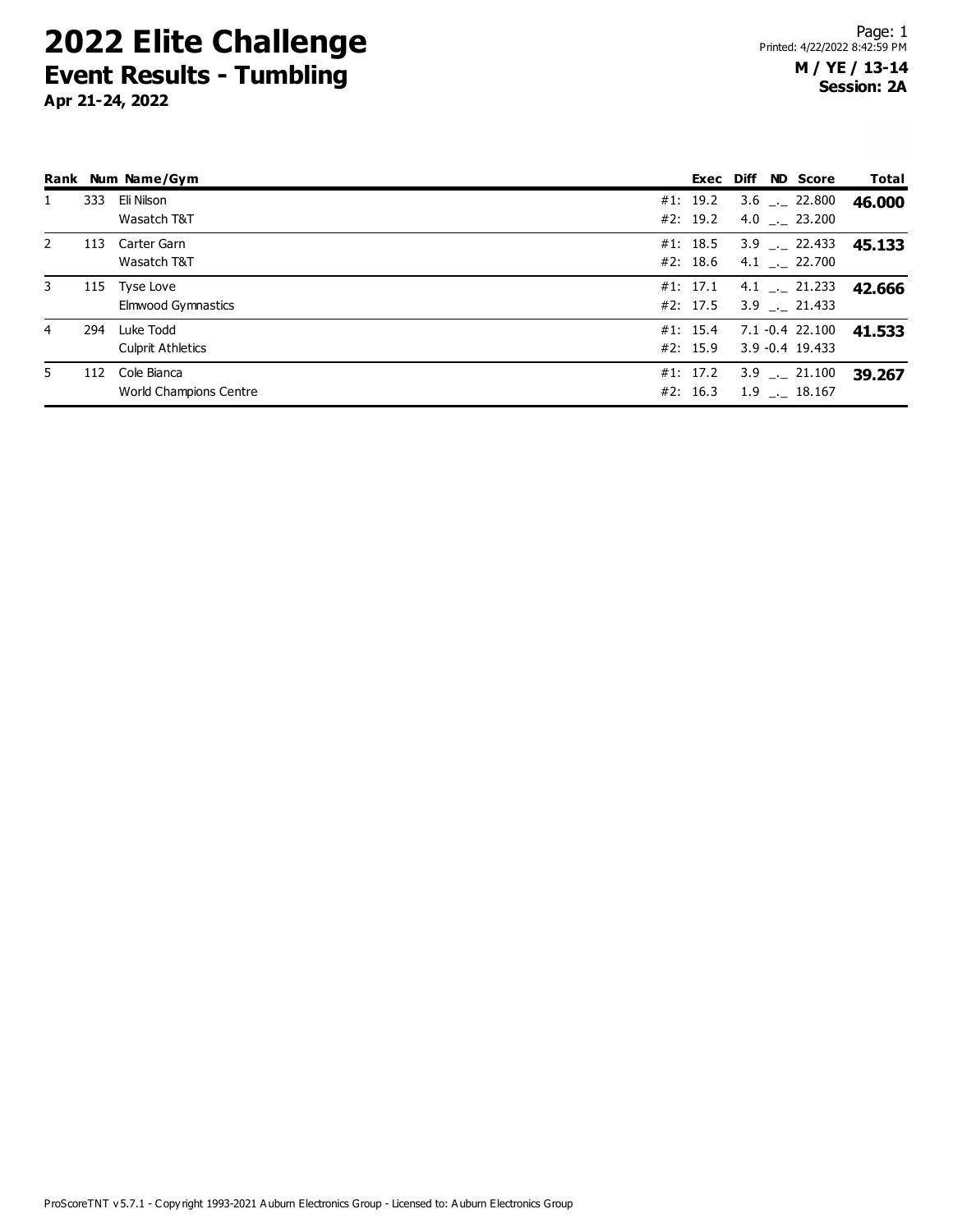|    | Rank Num Name/Gym      |  |  | Exec Diff ND Score       | Total                          |
|----|------------------------|--|--|--------------------------|--------------------------------|
| Τ. | 329 Miya Hutchens      |  |  |                          | #1: 16.4 3.9 0.0 20.300 38.600 |
|    | Elite World Gymnastics |  |  | #2: 17.2 3.3 -2.2 18.300 |                                |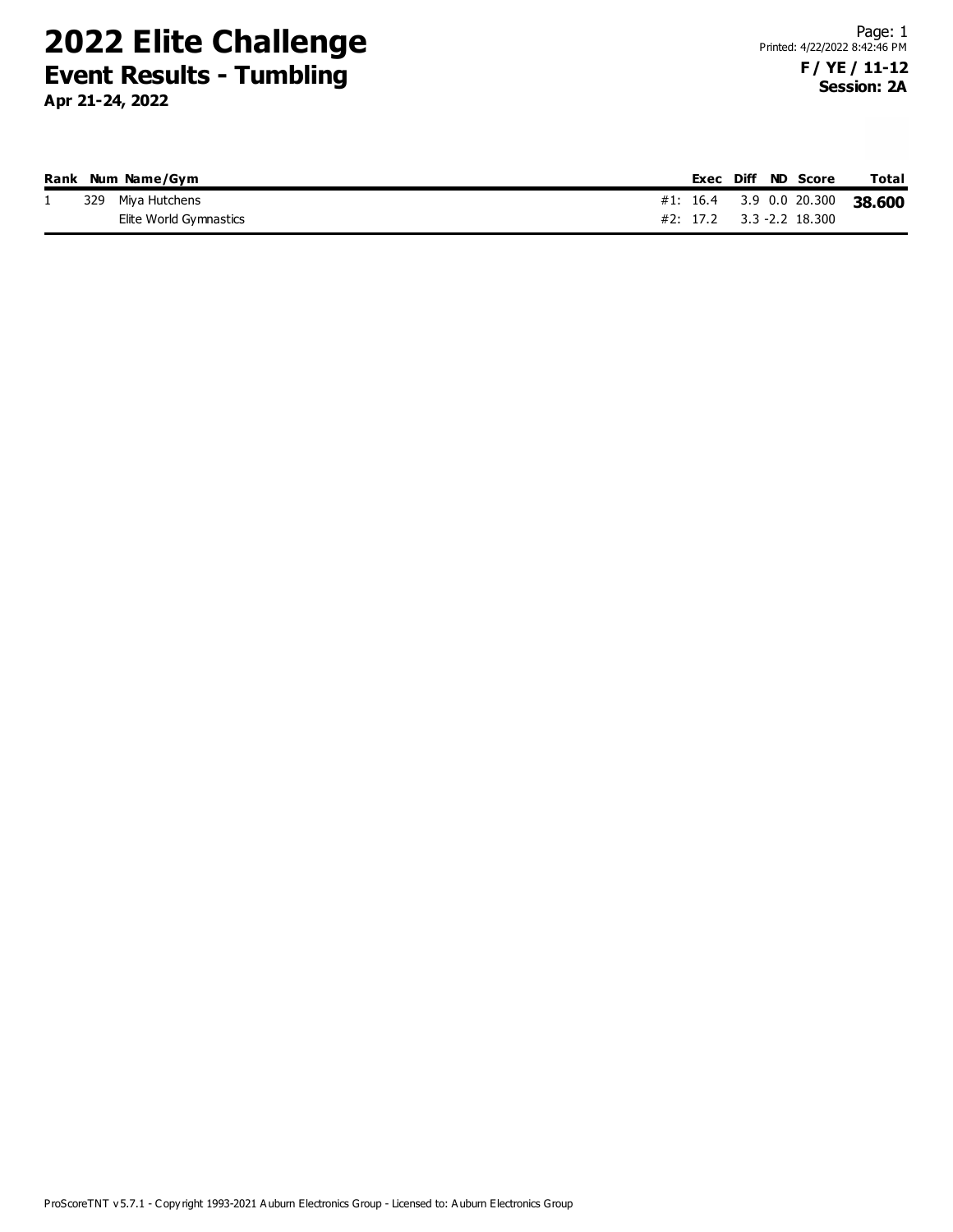|                |     | Rank Num Name/Gym                               |                          | Exec Diff | <b>ND Score</b>                       | Total  |
|----------------|-----|-------------------------------------------------|--------------------------|-----------|---------------------------------------|--------|
| 1              | 332 | Skye Hawk<br>Eagle Gymnastics Academy           | #1: 18.5<br>#2: 18.4     |           | 3.6 0.0 22.067<br>3.8 . 22.200        | 44.267 |
| 2              |     | 334 Cici Redd<br>Northern Star Bounders         | #1: 17.7<br>#2: 16.9     |           | $3.5$ $-$ 21.167<br>$3.7$ $-.$ 20.567 | 41.734 |
| 3              | 114 | Amari Jackson<br>Elite World Gymnastics         | #1: 17.5<br>#2: 16.4     |           | $3.5$ $-$ 20.967<br>3.7 . 20.100      | 41.067 |
| $\overline{4}$ |     | 335 Payton Stokes<br>Northern Star Bounders     | #1: 17.0<br>#2: 16.3     |           | 3.4 . 20.400<br>$3.9$ $_{-}$ 20.167   | 40.567 |
| 5.             | 292 | Kennedi Roberts<br>Southlake Gymnastics Academy | #1: 17.7<br>#2: 16.1     |           | 3.4 . 21.067<br>$1.7 - 4.0$ 13.833    | 34.900 |
| 6              | 293 | Annie Hansen<br>Northern Star Bounders          | 0.0<br>#1:<br>0.0<br>#2: |           | $0.0$ __ $0.000$<br>$0.0$ __ 0.000    | 0.000  |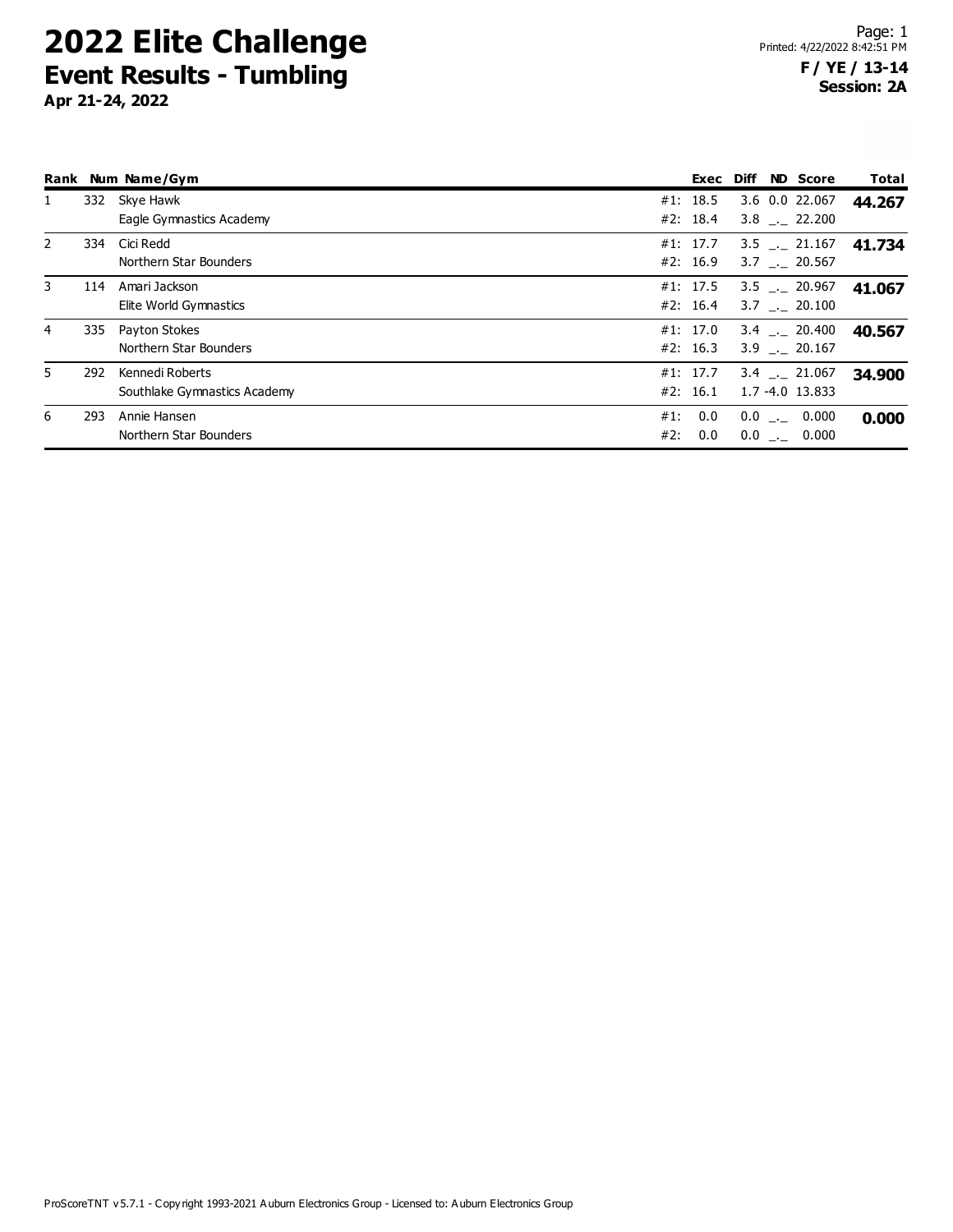|                |     | Rank Num Name/Gym                            | Exec                 | Diff | <b>ND Score</b>                           | <b>Total</b> |
|----------------|-----|----------------------------------------------|----------------------|------|-------------------------------------------|--------------|
| $\mathbf{1}$   | 202 | Cris Orth<br>So Cal TTC                      | #1: 17.8<br>#2: 17.6 |      | 7.9 0.0 25.700<br>7.9 . 25.500            | 51.200       |
| $\overline{2}$ | 310 | Xavier Harper<br>Premier Athletics Knoxville | #1: 18.0<br>#2: 18.7 |      | $8.5$ __ 26.500<br>$4.8$ $_{\sim}$ 23.467 | 49.967       |
| 3              | 197 | Micah Miner<br>Kris Power Tumbling           | #1: 16.7<br>#2: 17.3 |      | $6.9$ $-.$ 23.633<br>4.3 . 21.633         | 45.266       |
| 4              | 203 | Amare Walker<br>CAVU Trampoline              | #1: 17.0<br>#2: 17.4 |      | $4.8$ $_{-1}$ 21.800<br>4.5 . 21.900      | 43.700       |
| 5.             | 199 | ZaQuae Carter<br>CAVU Trampoline             | #1: 16.8<br>#2: 17.1 |      | 4.7 -0.2 21.300<br>$5.1$ $-22.233$        | 43.533       |
| 6              | 195 | Samuel Blando<br>So Cal TTC                  | #1: 16.5<br>#2: 16.5 |      | $3.0 - 2.0$ 17.467<br>7.1 -2.2 21.367     | 38,834       |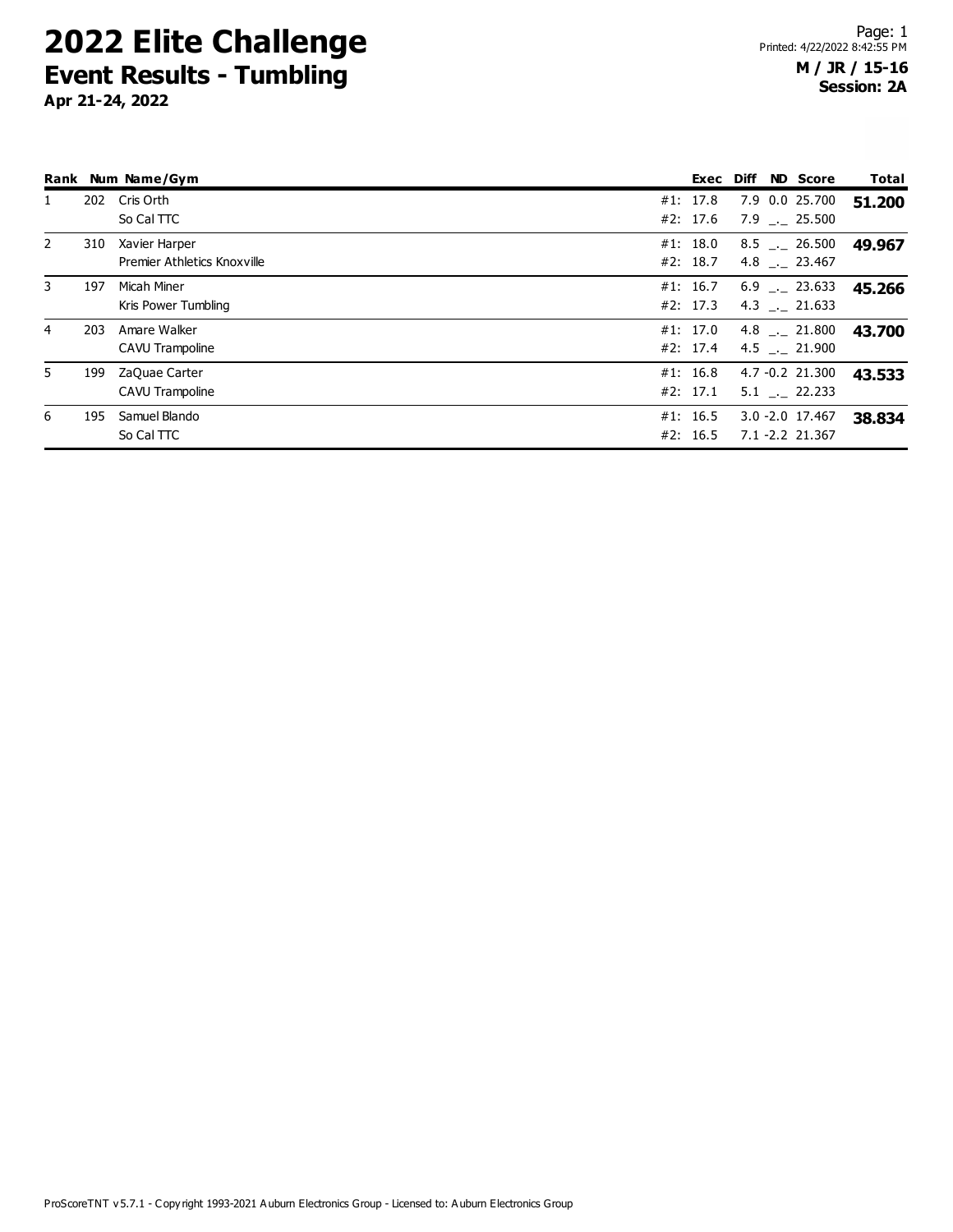|                |     | Rank Num Name/Gym                                    | Exec                   | <b>Diff</b> | <b>ND</b> Score                                 | Total  |
|----------------|-----|------------------------------------------------------|------------------------|-------------|-------------------------------------------------|--------|
| 1              | 200 | Lyric Gordon<br>Elite Athletics QC                   | #1: 16.8<br>#2: 17.7   |             | $7.0$ _._ 23.800<br>$3.8$ $_{-}$ 21.533         | 45.333 |
| $\overline{2}$ | 198 | Rosalie Thongphay<br><b>USA Youth Fitness Center</b> | #1: $18.4$<br>#2: 17.9 |             | 4.0 0.0 22.400<br>4.4 $\frac{1}{2}$ 22.333      | 44.733 |
| 3              | 311 | Amelia Gasper<br>Central Illinois Gymnastics Academy | #1: 19.1<br>#2: 17.5   |             | $3.6$ $-22.667$<br>4.5 $\_$ 22.033              | 44.700 |
| 4              | 312 | London Hunt<br>World Champions Centre                | #1: 16.9<br>#2: 17.1   |             | 4.8 $\_\_$ 21.667<br>4.5 $_{\leftarrow}$ 21.633 | 43.300 |
| 5              | 313 | Lawrence Owens<br>Flip Factory                       | #1: 18.1<br>#2: 17.0   |             | $3.6$ __ 21.667<br>$3.9$ $_{\leftarrow}$ 20.900 | 42.567 |
| 6              | 314 | Olivia Pierce<br>Elmwood Gymnastics                  | #1: 16.9<br>#2: 17.5   |             | $3.9$ $-.20.833$<br>4.1 $_{\leftarrow}$ 21.567  | 42.400 |
| $\overline{7}$ | 111 | Kaitlyn Siksnius<br>CAVU Trampoline                  | #1: 16.6<br>#2: 16.4   |             | 4.0 $\_$ 20.600<br>$3.8$ $_{\leftarrow}$ 20.200 | 40.800 |
| 8              | 196 | <b>Blake Graham</b><br>All American Gymnastics       | #1: 16.7<br>#2: 15.9   |             | 3.9 0.0 20.633<br>4.1 $_{\leftarrow}$ 19.967    | 40.600 |
| 9              | 201 | Jackie Kent<br>Elite Sports Complex Inc.             | #1: 16.4<br>#2: 16.8   |             | $4.0 -0.4$ 20.000<br>3.5 -2.0 18.300            | 38.300 |
| 10             | 110 | Brooklyn Jolley<br>Northern Star Bounders            | #1: 10.1<br>#2: 17.7   |             | 2.7 0.0 12.833<br>$3.8$ $_{-2}$ 21.467          | 34.300 |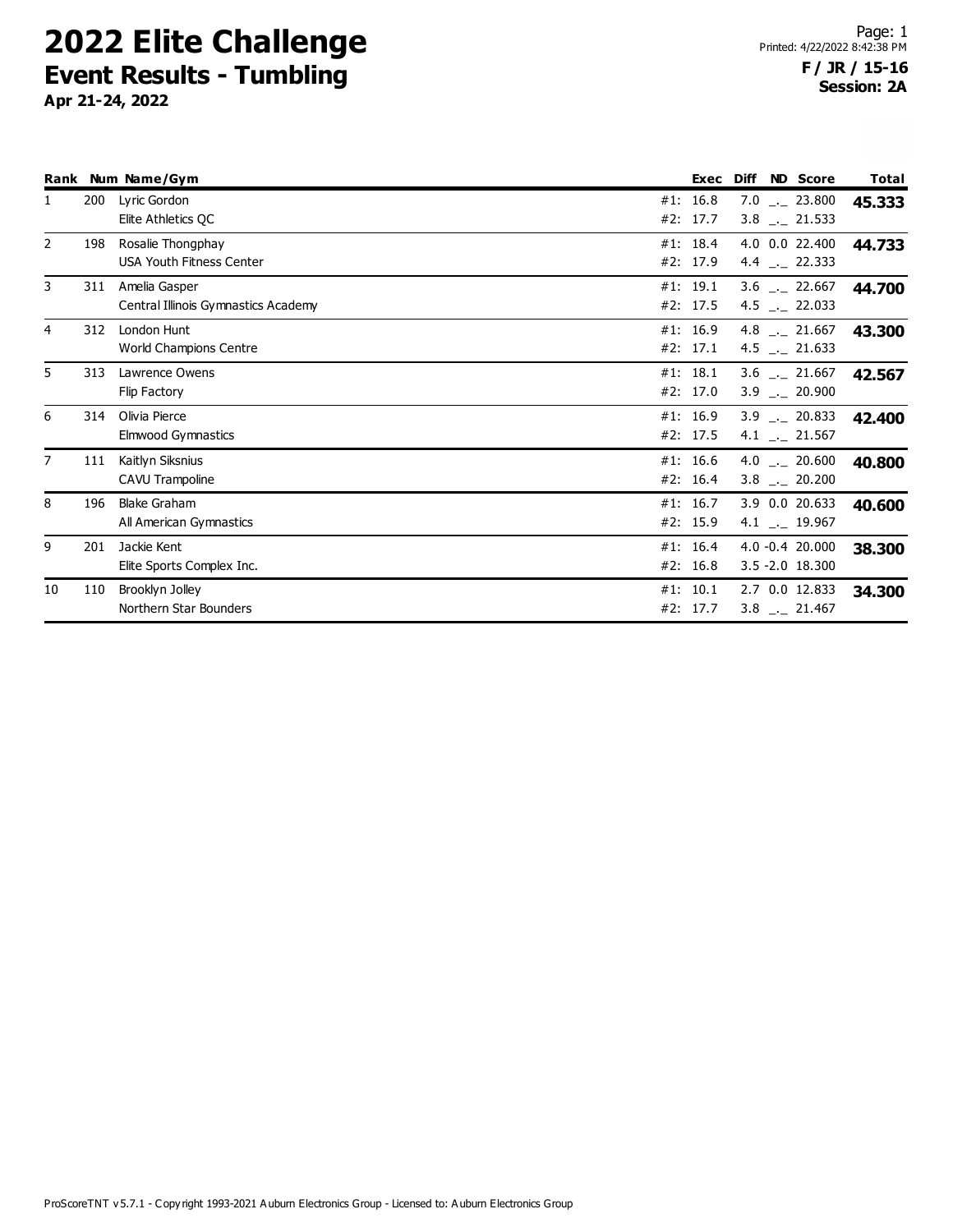|                |     | Rank Num Name/Gym                                  | Exec                 | <b>Diff</b> | <b>ND</b> Score                           | Total  |
|----------------|-----|----------------------------------------------------|----------------------|-------------|-------------------------------------------|--------|
| 1              | 247 | Raf Bryant<br><b>Integrity Athletics</b>           | #1: 18.5<br>#2: 18.9 |             | $5.5$ $-24.033$<br>$4.0$ $_{-1}$ 22.933   | 46.966 |
| $\overline{2}$ | 177 | Dylan Bealey<br>Aspire Gymnastics Academy          | #1: 17.3<br>#2: 18.3 |             | $5.5$ $-22.833$<br>4.5 $\_\_$ 22.834      | 45.667 |
| 3              | 178 | Benjamin Glass<br>Dynamic Gymnastics               | #1: 16.1<br>#2: 17.4 |             | $5.1$ $-$ 21.167<br>$3.6$ _. 21.000       | 42.167 |
| 4              | 244 | Smith Light<br>Integrity Athletics                 | #1: 16.4<br>#2: 18.3 |             | $3.8$ $_{\sim}$ 20.200<br>$3.6$ __ 21.867 | 42.067 |
| 5              | 308 | Morgan Kessler<br>World Champions Centre           | #1: 14.8<br>#2: 18.6 |             | $2.9$ $-17.700$<br>4.0 $\_$ 22.600        | 40.300 |
| 6              | 249 | <b>Hunter Moravec</b><br>Elite Sports Complex Inc. | #1: 15.7<br>#2: 15.7 |             | $3.8$ $_{\sim}$ 19.467<br>$3.9$ $-19.633$ | 39.100 |
| $\overline{7}$ | 245 | Ghavyn Thompson<br>Aspire Kids Sports Center       | #1: 15.7<br>#2: 16.9 |             | $3.3$ $-.$ 18.967<br>$3.2$ $_{-}$ 20.067  | 39.034 |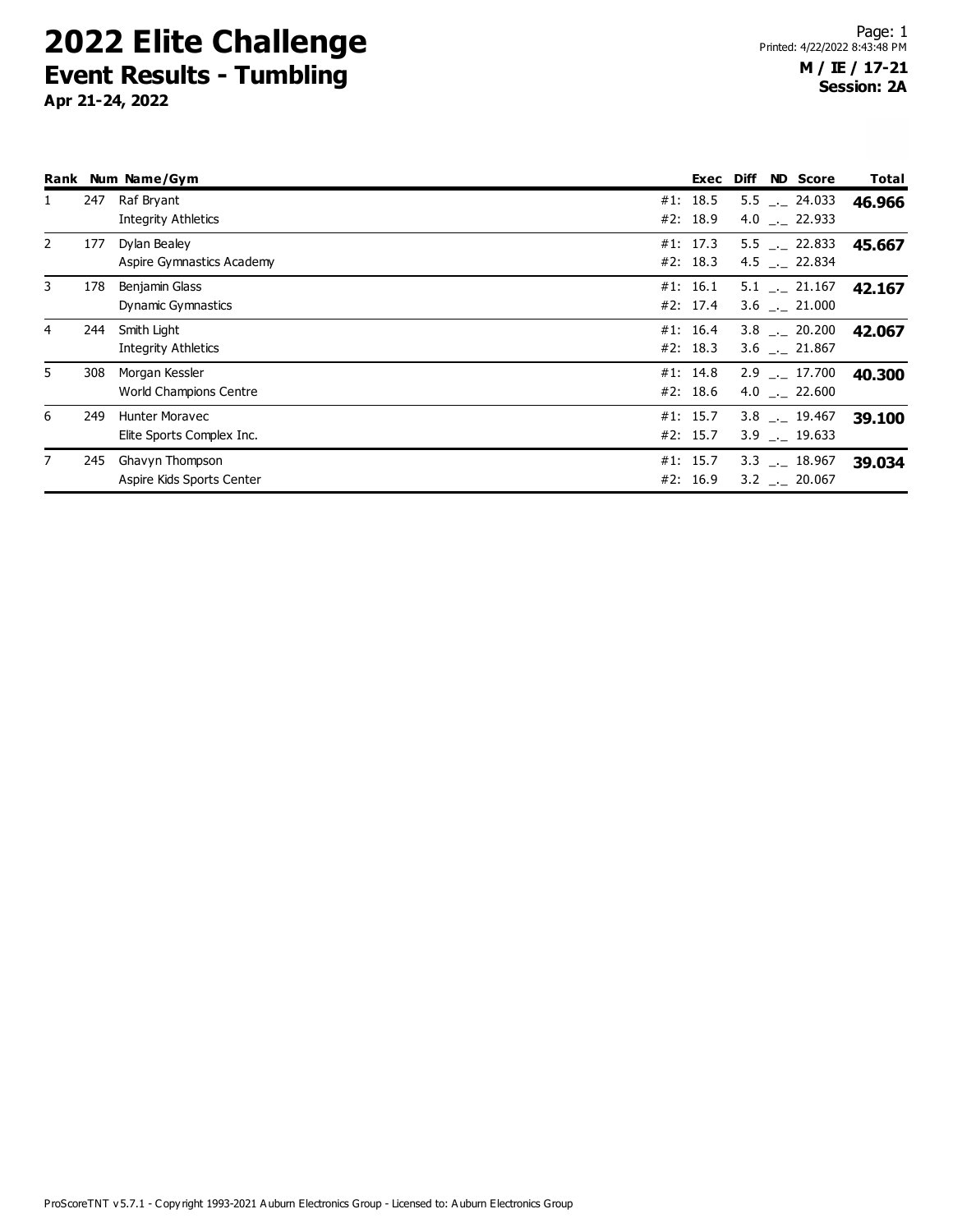|              |     | Rank Num Name/Gym                      |          |  | Exec Diff ND Score         | Total  |
|--------------|-----|----------------------------------------|----------|--|----------------------------|--------|
| $\mathbf{1}$ | 305 | Brooklyn Brumble                       | #1: 18.3 |  | $3.4$ _._ 21.667           | 43.034 |
|              |     | Oklahoma Extreme Tumbling & Trampoline |          |  | #2: 17.5 3.9 $\_\_$ 21.367 |        |
| 2            | 248 | Karlee English                         | #1: 17.9 |  | $3.4$ _ 21.267             | 42.200 |
|              |     | Powerhouse TNT Gymnastics              | #2: 17.7 |  | $3.2$ $-.$ 20.933          |        |
| 3            | 246 | Ava Binkowski                          |          |  | #1: 17.4 3.9 $\_\_$ 21.300 | 40.533 |
|              |     | Elite Sports Complex Inc.              |          |  | #2: 17.3 $1.9$ $-.$ 19.233 |        |
| 4            | 220 | Amanda Coes                            | #1: 15.5 |  | 1.9 <sub>__</sub> 17.433   | 37.800 |
|              |     | So Cal TTC                             |          |  | #2: 16.5 3.9 . 20.367      |        |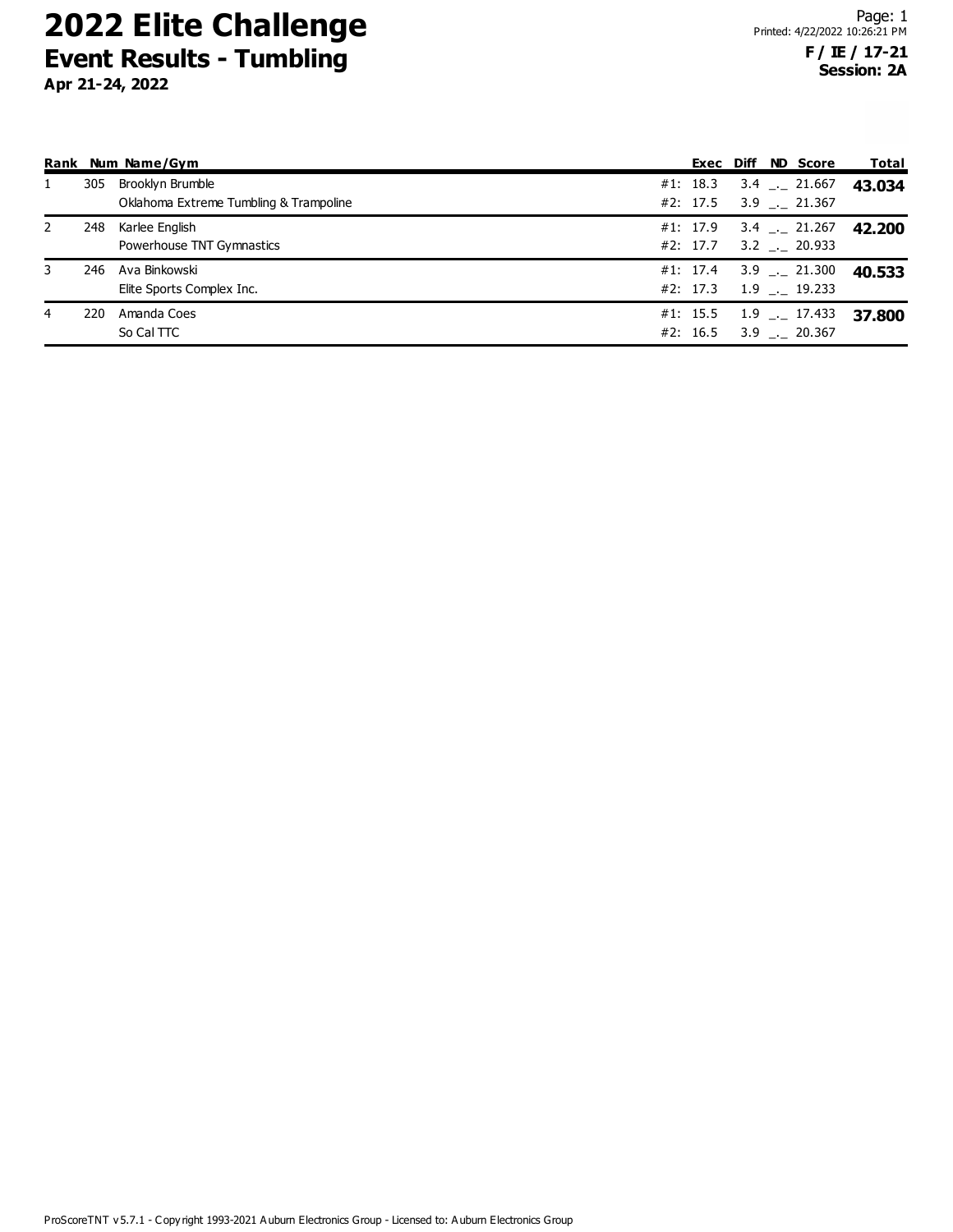|                |     | Rank Num Name/Gym                            | Exec                 | <b>Diff</b> | <b>ND Score</b>                                | Total  |
|----------------|-----|----------------------------------------------|----------------------|-------------|------------------------------------------------|--------|
| $\mathbf{1}$   | 316 | Kaden Brown<br>Wasatch T&T                   | #1: 18.9<br>#2: 18.8 |             | $9.3$ _. 28.167<br>$9.1$ $-$ 27.900            | 56.067 |
| 2              | 319 | Dom Dumas<br>Air Extreme                     | #1: 18.1<br>#2: 17.7 |             | $8.1$ $-.$ 26.233<br>$7.7$ $-25.433$           | 51.666 |
| 3              | 320 | Kayne Johnson<br>Tennessee Elite Gymnastics  | #1: 17.4<br>#2: 17.8 |             | $6.1$ __ 23.500<br>$5.9$ $_{-1}$ 23.700        | 47.200 |
| 4              | 323 | Dylan McGuire<br>Trevino's Gymnastics        | #1: 18.1<br>#2: 17.1 |             | $5.5$ __ 23.567<br>$6.3$ $_{\text{-}}$ 23.433  | 47.000 |
| 5T             | 257 | Bi Mensah<br>CAVU Trampoline                 | #1: 17.1<br>#2: 17.1 |             | $6.5$ $-23.567$<br>$6.1$ __ 23.167             | 46.734 |
| 6T             | 254 | Alexander Cole<br>Dynamite Gymnastics Center | #1: 17.5<br>#2: 17.5 |             | $5.9$ $-.23.367$<br>$5.9$ $-23.367$            | 46.734 |
| $\overline{7}$ | 443 | TJ Kazeem-Riley<br>Flip City South           | #1: 15.7<br>#2: 16.1 |             | 7.4 $-$ 23.133<br>$6.9$ $_{\leftarrow}$ 22.967 | 46.100 |
| 8              | 259 | Alec Pelezo<br><b>World Champions Centre</b> | #1: 18.3<br>#2: 17.7 |             | $6.1$ $_{-}$ 24.433<br>$3.7$ $_{-}$ 21.433     | 45.866 |
| 9              | 321 | Patrick Lyell<br><b>Elmwood Gymnastics</b>   | #1: 16.1<br>#2: 18.1 |             | 5.5 - 0.4 21.233<br>$5.7$ $-23.767$            | 45.000 |
| 10             | 325 | <b>Bayley Pierce</b><br>Pierce Athletics     | #1: 17.9<br>#2: 17.3 |             | 4.3 $-22.233$<br>$5.2$ $_{-}$ 22.533           | 44.766 |
| 11             | 315 | Jovohn Arriaga<br>Desert Gymcats             | #1: 14.3<br>#2: 17.1 |             | $3.3$ $_{\sim}$ 17.633<br>4.8 $- 21.933$       | 39.566 |